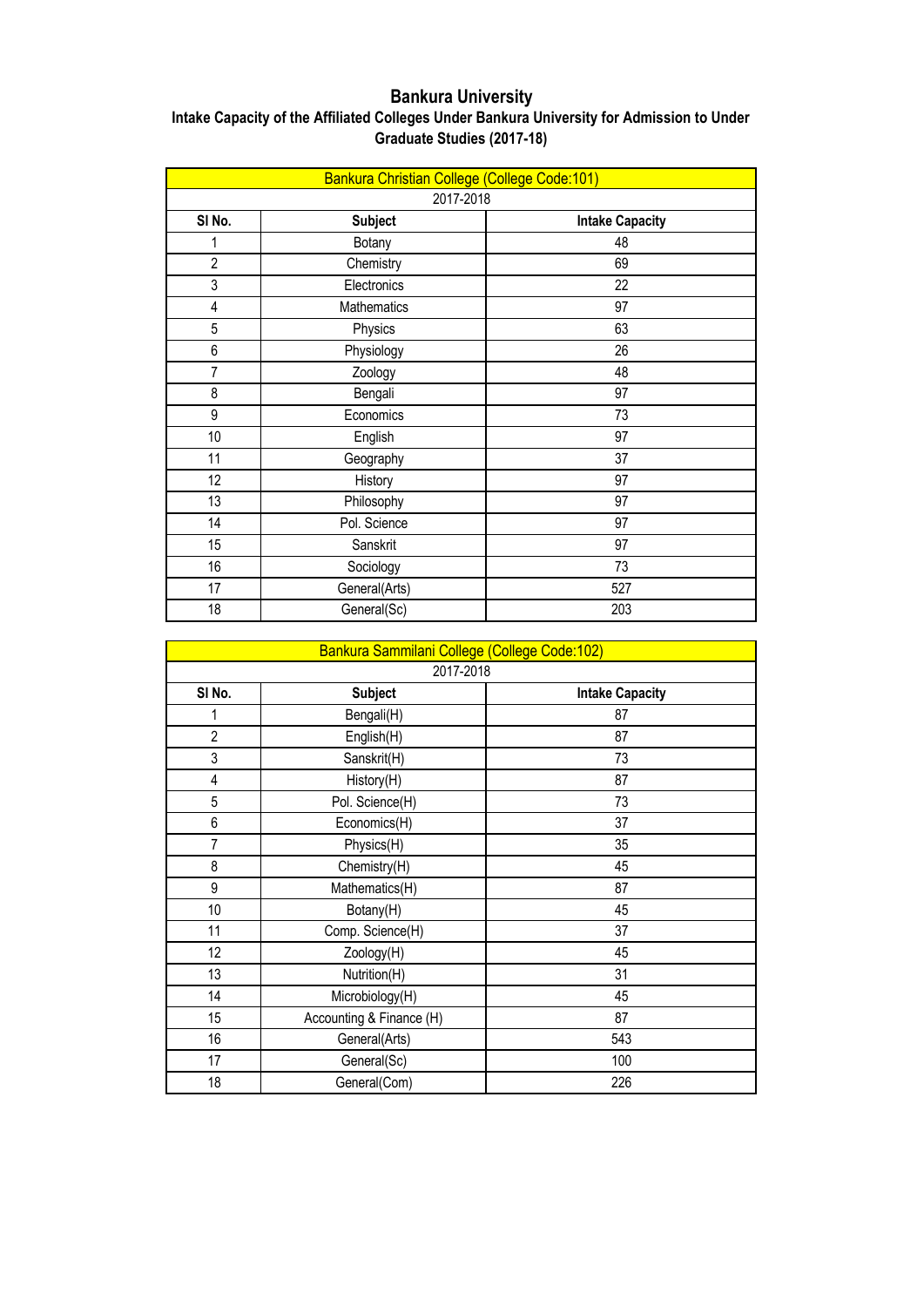| Bankura Zilla Saradamani Mahila Mahavidyapith (College Code:103) |                |                        |  |
|------------------------------------------------------------------|----------------|------------------------|--|
|                                                                  | 2017-2018      |                        |  |
| SI No.                                                           | <b>Subject</b> | <b>Intake Capacity</b> |  |
| 1                                                                | Bengali(H)     | 72                     |  |
| $\overline{2}$                                                   | History(H)     | 72                     |  |
| 3                                                                | Pol.Science(H) | 65                     |  |
| 4                                                                | English(H)     | 72                     |  |
| 5                                                                | Sanskrit(H)    | 65                     |  |
| 6                                                                | Philosophy(H)  | 59                     |  |
| 7                                                                | Economics(H)   | 51                     |  |
| 8                                                                | Geography(H)   | 45                     |  |
| 9                                                                | Mathematics(H) | 51                     |  |
| 10                                                               | Music(H)       | 35                     |  |
| 11                                                               | Education(H)   | 35                     |  |
| 12                                                               | Chemistry(H)   | 15                     |  |
| 13                                                               | Physics(H)     | 15                     |  |
| 14                                                               | General(Arts)  | 772                    |  |
| 15                                                               | General(Sc)    | 106                    |  |

|                | Barjora College (College Code:104) |                        |  |
|----------------|------------------------------------|------------------------|--|
|                | 2017-2018                          |                        |  |
| SI No.         | <b>Subject</b>                     | <b>Intake Capacity</b> |  |
|                | Bengali(H)                         | 65                     |  |
| $\overline{2}$ | English(H)                         | 55                     |  |
| 3              | Sanskrit(H)                        | 35                     |  |
| 4              | History(H)                         | 47                     |  |
| 5              | Pol. Science(H)                    | 32                     |  |
| 6              | Philosophy(H)                      | 38                     |  |
|                | Geography(H)                       | 31                     |  |
| 8              | General(Arts)                      | 719                    |  |

|        | Birsha Munda Memorial College (College Code:105) |     |  |
|--------|--------------------------------------------------|-----|--|
|        | 2017-2018                                        |     |  |
| SI No. | <b>Subject</b><br><b>Intake Capacity</b>         |     |  |
|        | Bengali(H)                                       | 37  |  |
| ∩      | Santali(H)                                       | 27  |  |
| 3      | History(H)                                       | 37  |  |
| 4      | General(Arts)                                    | 481 |  |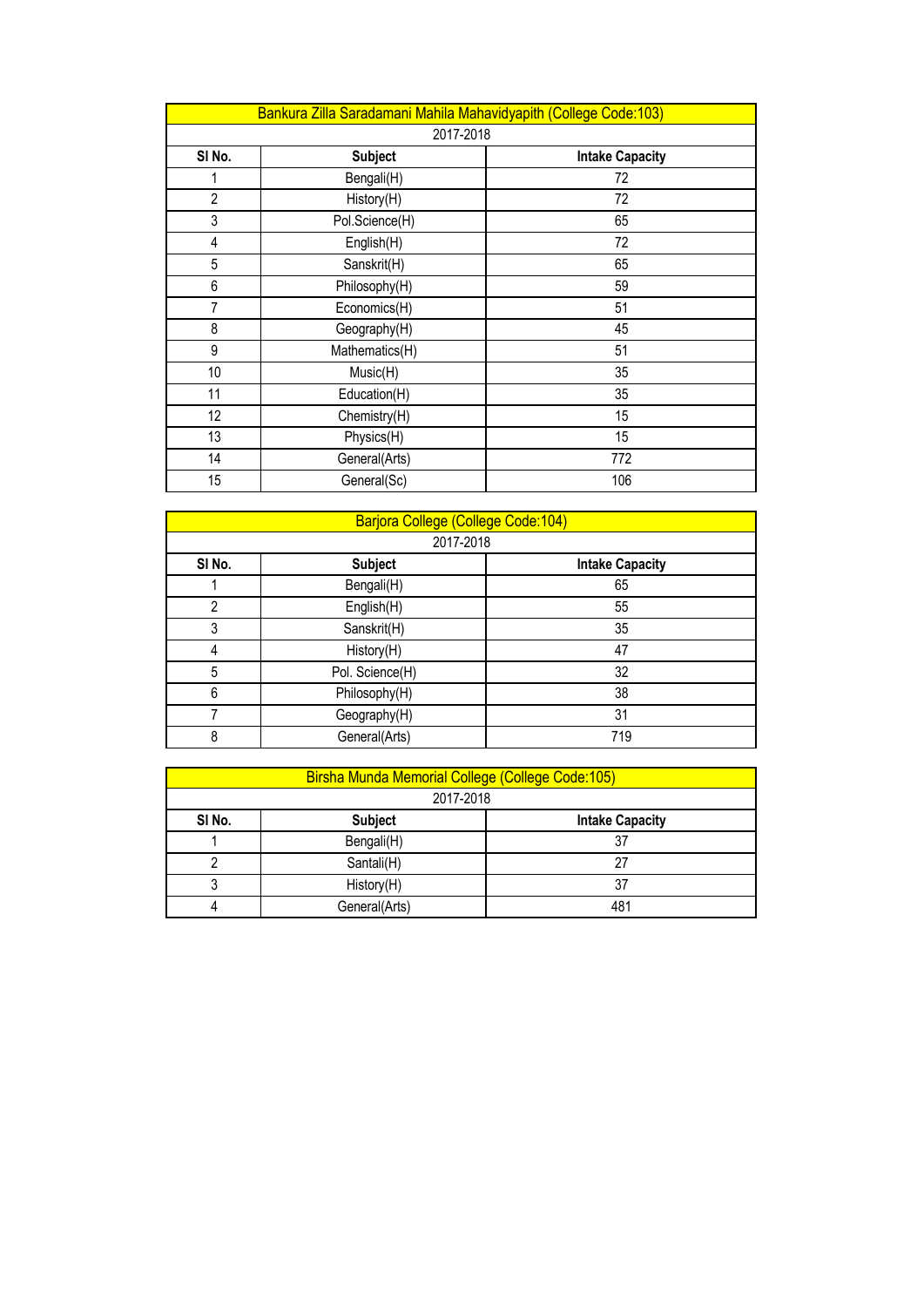|                | Chatra Ramai Pandit Mahavidyalaya (College Code:106) |                        |  |
|----------------|------------------------------------------------------|------------------------|--|
|                | 2017-2018                                            |                        |  |
| SI No.         | <b>Subject</b>                                       | <b>Intake Capacity</b> |  |
|                | Bengali(H)                                           | 73                     |  |
| $\overline{2}$ | English(H)                                           | 67                     |  |
| 3              | Sanskrit(H)                                          | 67                     |  |
| 4              | History(H)                                           | 45                     |  |
| 5              | Geography(H)                                         | 52                     |  |
| 6              | Education(H)                                         | 25                     |  |
| 7              | Pol. Science(H)                                      | 25                     |  |
| 8              | Philosophy(H)                                        | 25                     |  |
| 9              | General Pass Course                                  | 347                    |  |

|                                                    | Chhatna Chandidas Mahavidyalaya (College Code: 107) |     |  |
|----------------------------------------------------|-----------------------------------------------------|-----|--|
|                                                    | 2017-2018                                           |     |  |
| SI No.<br><b>Subject</b><br><b>Intake Capacity</b> |                                                     |     |  |
|                                                    | Bengali(H)                                          | 37  |  |
|                                                    | English(H)                                          | 31  |  |
| 3                                                  | Sociology(H)                                        | 33  |  |
| 4                                                  | History(H)                                          | 37  |  |
| 5                                                  | General(Arts)                                       | 540 |  |

| Gobindaprasad Mahavidyalaya (College Code:108) |                |                        |  |
|------------------------------------------------|----------------|------------------------|--|
|                                                | 2017-2018      |                        |  |
| SI No.                                         | <b>Subject</b> | <b>Intake Capacity</b> |  |
|                                                | Bengali(H)     | 67                     |  |
| າ                                              | English(H)     | 60                     |  |
| 3                                              | Geography(H)   | 19                     |  |
| 4                                              | History(H)     | 60                     |  |
| 5                                              | General(Arts)  | 465                    |  |
| 6                                              | General(Sc)    | 37                     |  |

|        | Indas Mahavidyalaya (College Code:109)<br>2017-2018 |                        |  |
|--------|-----------------------------------------------------|------------------------|--|
|        |                                                     |                        |  |
| SI No. | <b>Subject</b>                                      | <b>Intake Capacity</b> |  |
|        | Bengali(H)                                          | 67                     |  |
| 2      | English(H)                                          | 54                     |  |
| 3      | Sanskrit(H)                                         | 40                     |  |
| 4      | History(H)                                          | 58                     |  |
| 5      | Mathematics(H)                                      | 46                     |  |
| 6      | General(Arts)                                       | 697                    |  |
|        | General(Sc)                                         | 132                    |  |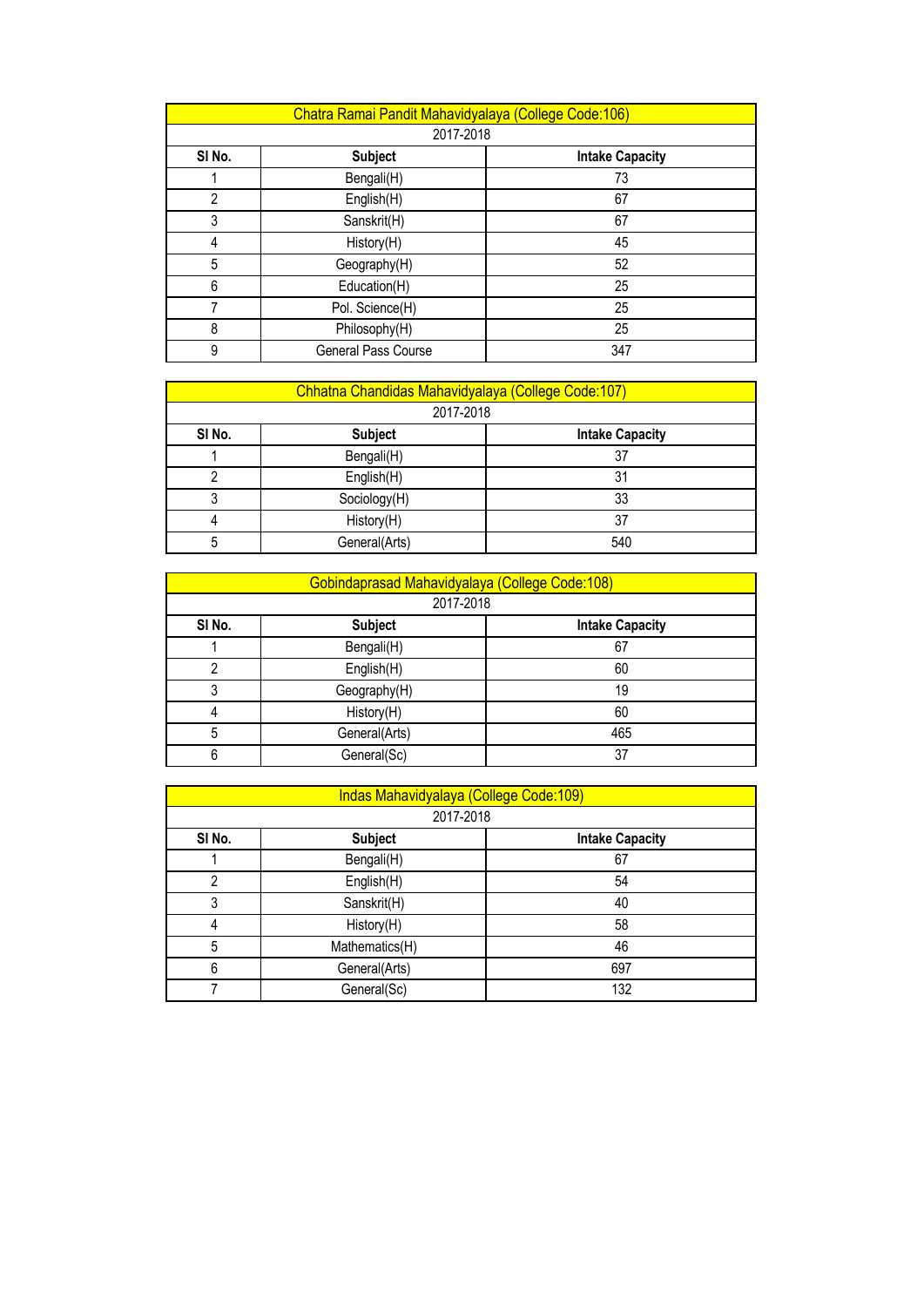|        | Jamini Roy College (College Code:110) |                        |  |  |
|--------|---------------------------------------|------------------------|--|--|
|        | 2017-2018                             |                        |  |  |
| SI No. | <b>Subject</b>                        | <b>Intake Capacity</b> |  |  |
|        | Bengali(H)                            | 80                     |  |  |
| 2      | Geography(H)                          | 17                     |  |  |
| 3      | Sanskrit(H)                           | 33                     |  |  |
| 4      | History(H)                            | 80                     |  |  |
| 5      | English(H)                            | 80                     |  |  |
| 6      | General(Arts)                         | 558                    |  |  |

| Khatra Adibasi Mahavidyalaya (College Code:111) |                |                        |  |  |
|-------------------------------------------------|----------------|------------------------|--|--|
|                                                 | 2017-2018      |                        |  |  |
| SI No.                                          | <b>Subject</b> | <b>Intake Capacity</b> |  |  |
|                                                 | Bengali(H)     | 80                     |  |  |
| $\overline{2}$                                  | English(H)     | 67                     |  |  |
| 3                                               | Sanskrit(H)    | 80                     |  |  |
| 4                                               | History(H)     | 80                     |  |  |
| 5                                               | Santali(H)     | 67                     |  |  |
| 6                                               | Philosophy(H)  | 67                     |  |  |
| 7                                               | Mathematics(H) | 23                     |  |  |
| 8                                               | Chemistry(H)   | 15                     |  |  |
| 9                                               | Accountancy(H) | 46                     |  |  |
| 10                                              | General(Arts)  | 1124                   |  |  |
| 11                                              | General(Sc)    | 40                     |  |  |
| 12                                              | General(Com)   | 159                    |  |  |

|        | Onda Thana Mahavidyalaya (College Code:112)<br>2017-2018 |                        |  |
|--------|----------------------------------------------------------|------------------------|--|
|        |                                                          |                        |  |
| SI No. | <b>Subject</b>                                           | <b>Intake Capacity</b> |  |
|        | Bengali(H)                                               | 58                     |  |
| 2      | English(H)                                               | 45                     |  |
| 3      | Sanskrit(H)                                              | 36                     |  |
| 4      | History(H)                                               | 46                     |  |
| 5      | Philosophy(H)                                            | 30                     |  |
| 6      | Education(H)                                             | 25                     |  |
|        | General(Arts)                                            | 540                    |  |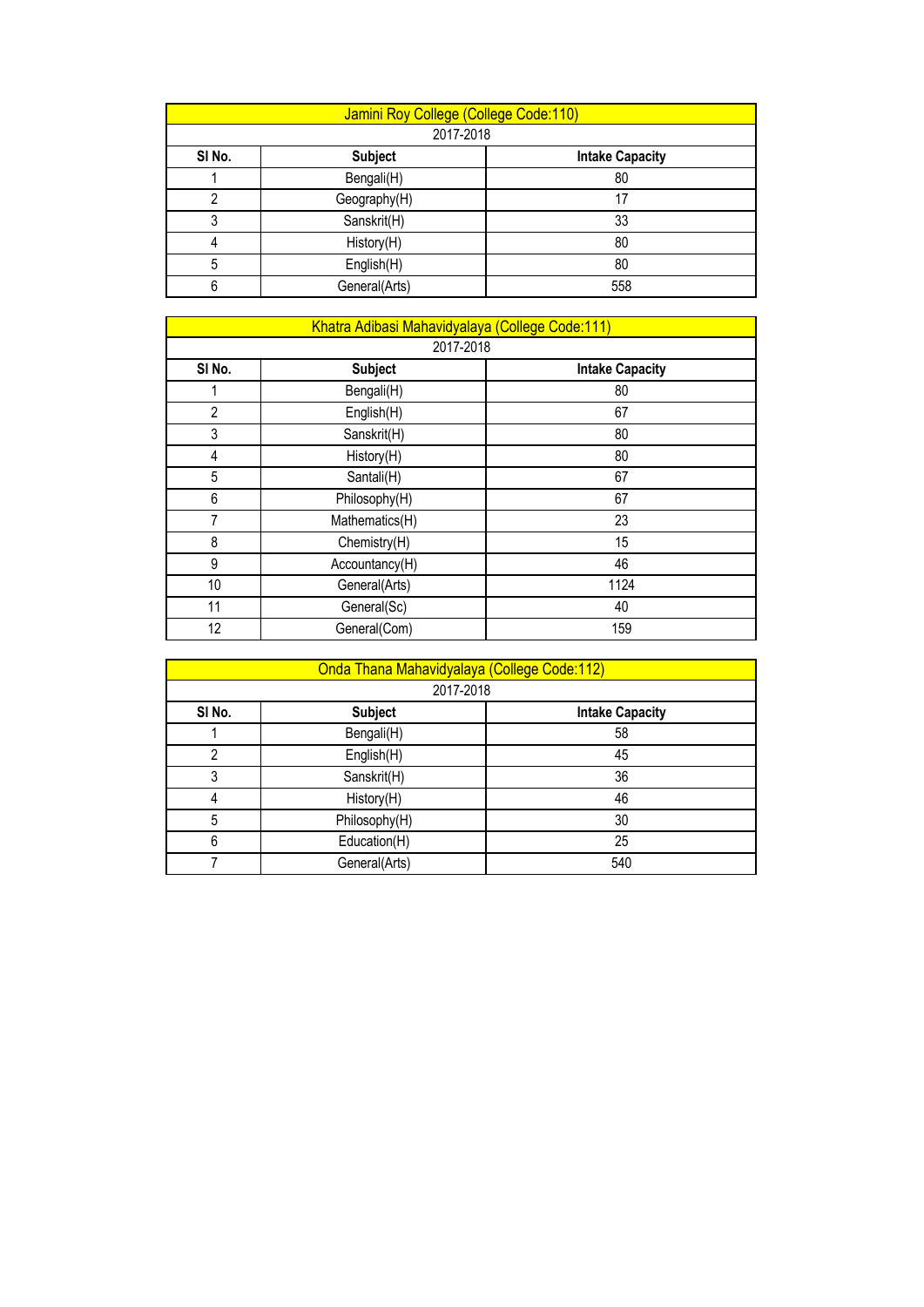| Panchmura Mahavidyalaya (College Code:113) |                       |                        |  |
|--------------------------------------------|-----------------------|------------------------|--|
|                                            | 2017-2018             |                        |  |
| SI No.                                     | <b>Subject</b>        | <b>Intake Capacity</b> |  |
| 1                                          | Bengali(H)            | 93                     |  |
| $\overline{2}$                             | English(H)            | 93                     |  |
| 3                                          | Sanskrit(H)           | 93                     |  |
| 4                                          | History(H)            | 93                     |  |
| 5                                          | Pol. Science(H)       | 54                     |  |
| 6                                          | Philosophy(H)         | 33                     |  |
| $\overline{7}$                             | Economics(H)          | 19                     |  |
| 8                                          | Chemistry(H)          | 26                     |  |
| 9                                          | Mathematics(H)        | 93                     |  |
| 10                                         | Accountancy(H)        | 52                     |  |
| 11                                         | Santali(H)            | 25                     |  |
| 12                                         | General(Arts)         | 781                    |  |
| 13                                         | General(Sc)           | 119                    |  |
| 14                                         | General(Com)          | 290                    |  |
| 15                                         | Physical Education(G) | 150                    |  |
| 16                                         | Geography(G)          | 60                     |  |

|                | Pandit Raghunath Murmu Smriti Mahavidyalaya (College Code: 114) |                        |  |
|----------------|-----------------------------------------------------------------|------------------------|--|
|                | 2017-2018                                                       |                        |  |
| SI No.         | <b>Subject</b>                                                  | <b>Intake Capacity</b> |  |
| 1              | Bengali(H)                                                      | 87                     |  |
| $\overline{2}$ | English(H)                                                      | 87                     |  |
| 3              | Santali(H)                                                      | 72                     |  |
| 4              | History(H)                                                      | 81                     |  |
| 5              | Philosophy(H)                                                   | 58                     |  |
| 6              | Geography(H)                                                    | 37                     |  |
| 7              | Pol.Science(H)                                                  | 37                     |  |
| 8              | Sanskrit(H)                                                     | 37                     |  |
| 9              | Comp. Science(H)                                                | 23                     |  |
| 10             | General(Arts)                                                   | 1678                   |  |
| 11             | General(Sc)                                                     | 80                     |  |
| 12             | <b>Physical Education(Pass)</b>                                 | 87                     |  |
| 13             | Geography(G)                                                    | 66                     |  |

| Patrasayer Mahavidyalaya (College Code: 115) |                |                        |  |
|----------------------------------------------|----------------|------------------------|--|
|                                              | 2017-2018      |                        |  |
| SI No.                                       | <b>Subject</b> | <b>Intake Capacity</b> |  |
|                                              | Bengali(H)     | 72                     |  |
| $\mathfrak{p}$                               | English(H)     | 51                     |  |
| 3                                            | Sanskrit(H)    | 69                     |  |
| 4                                            | History(H)     | 61                     |  |
| 5                                            | Philosophy(H)  | 48                     |  |
| 6                                            | Geography(H)   | 20                     |  |
|                                              | General(Arts)  | 487                    |  |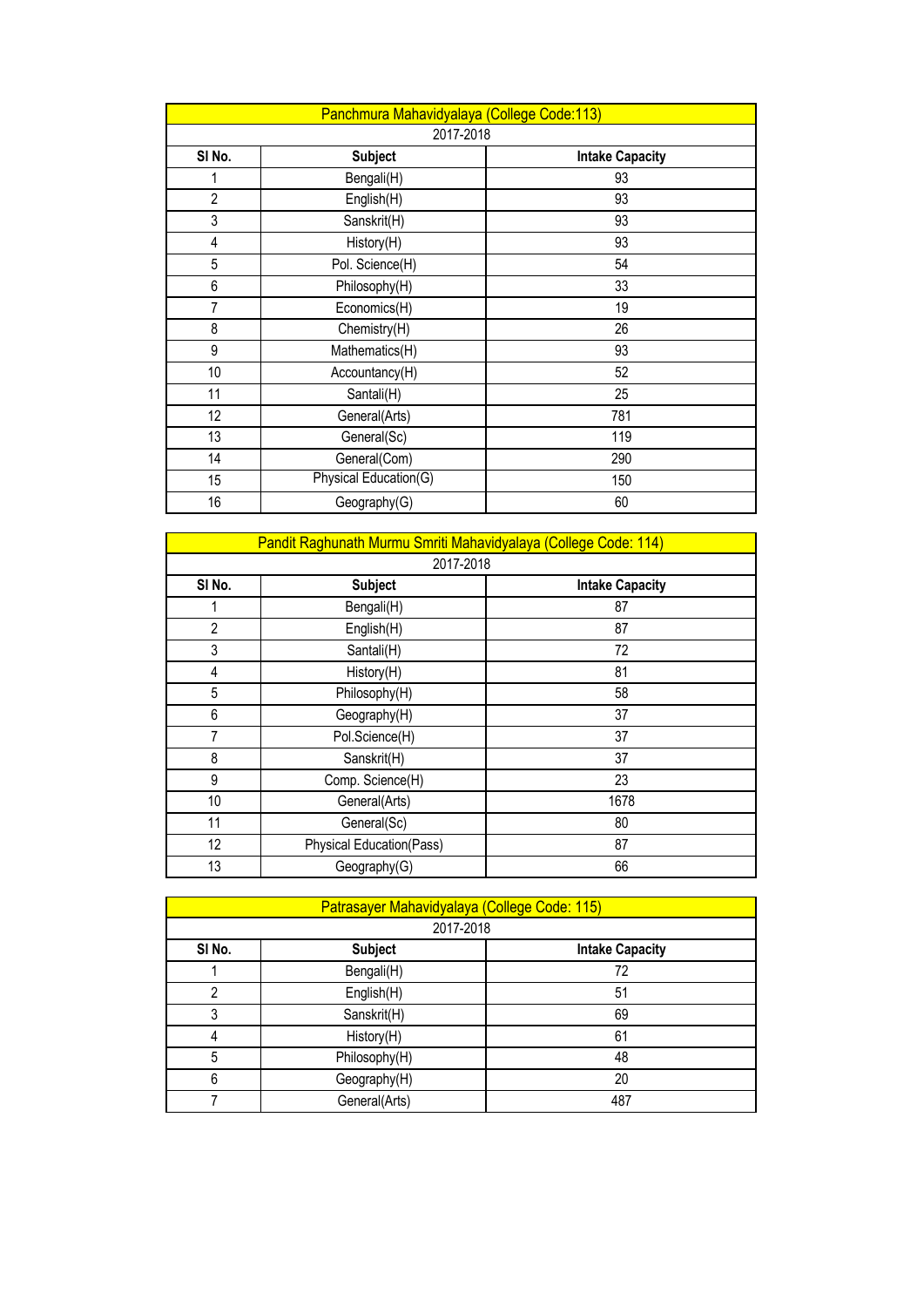|        | Raipur Block Mahavidyalaya (College Code: 116) |                        |  |
|--------|------------------------------------------------|------------------------|--|
|        | 2017-2018                                      |                        |  |
| SI No. | <b>Subject</b>                                 | <b>Intake Capacity</b> |  |
|        | Bengali(H)                                     | 40                     |  |
| 2      | Santali(H)                                     | 40                     |  |
| 3      | History(H)                                     | 40                     |  |
| 4      | English(H)                                     | 25                     |  |
| 5      | Philosophy(H)                                  | 25                     |  |
| 6      | Sanskrit(H)                                    | 25                     |  |
|        | General(Pol. Sc.)                              | 54                     |  |
| 8      | General(Physical Education)                    | 119                    |  |

| Ramananda College (College Code: 117) |                              |                        |
|---------------------------------------|------------------------------|------------------------|
| 2017-2018                             |                              |                        |
| SI No.                                | <b>Subject</b>               | <b>Intake Capacity</b> |
| 1                                     | Bengali(H)                   | 87                     |
| $\overline{2}$                        | English(H)                   | 81                     |
| $\overline{3}$                        | History(H)                   | 52                     |
| $\overline{4}$                        | Pol. Science(H)              | 58                     |
| $\overline{5}$                        | Philosophy(H) Self financing | 28                     |
| 6                                     | Sanskrit(H)                  | 81                     |
| $\overline{1}$                        | Education                    | 25                     |
| 8                                     | Economics(H)(Arts/Sc.)       | 44                     |
| 9                                     | Geography(H)                 | 32                     |
| 10                                    | Physics(H)                   | 40                     |
| 11                                    | Chemistry(H)                 | 40                     |
| 12                                    | Mathematics(H)               | 67                     |
| 13                                    | Botany(H)                    | 28                     |
| 14                                    | Zoology(H)                   | 28                     |
| 15                                    | Physiology(H)                | 26                     |
| 16                                    | Nutrition(H)                 | 23                     |
| 17                                    | Accountancy(H)               | 87                     |
| 18                                    | General(Arts)                | 1012                   |
| 19                                    | General(Sc)                  | 312                    |
| 20                                    | General(Com)                 | 203                    |
| 21                                    | Geography(G)                 | 30                     |
| 22                                    | Physical Education(G)        | 120                    |
| 23                                    | Music(G)                     | 50                     |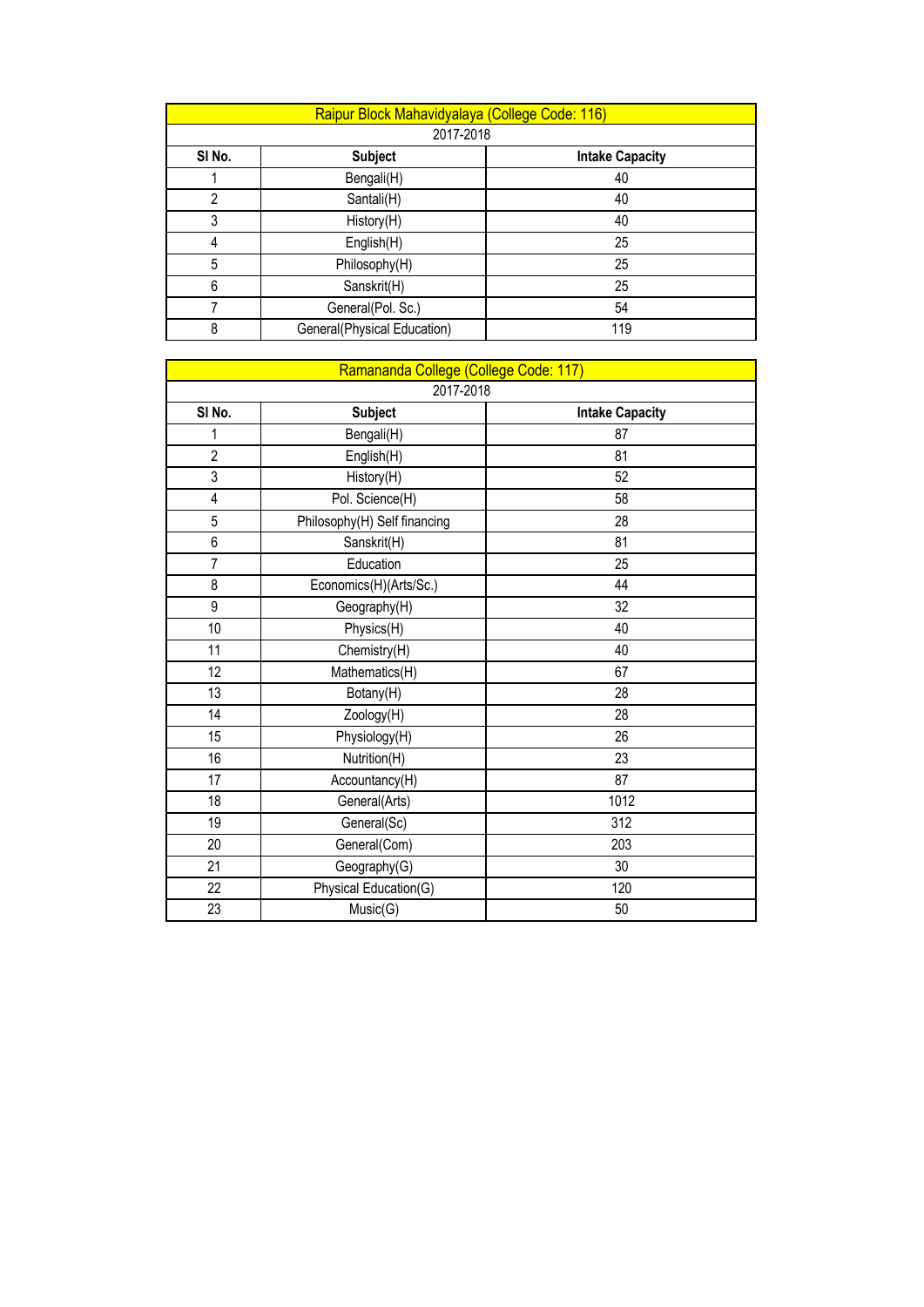| Saldiha College (College Code: 118) |                 |                        |  |
|-------------------------------------|-----------------|------------------------|--|
|                                     | 2017-2018       |                        |  |
| SI No.                              | <b>Subject</b>  | <b>Intake Capacity</b> |  |
|                                     | Bengali(H)      | 87                     |  |
| $\overline{2}$                      | English(H)      | 81                     |  |
| 3                                   | Sanskrit(H)     | 87                     |  |
| 4                                   | History(H)      | 81                     |  |
| 5                                   | Pol. Science(H) | 52                     |  |
| 6                                   | Economics(H)    | 58                     |  |
| 7                                   | Physics(H)      | 32                     |  |
| 8                                   | Chemistry(H)    | 38                     |  |
| 9                                   | Mathematics(H)  | 37                     |  |
| 10                                  | Zoology(H)      | 27                     |  |
| 11                                  | General(Arts)   | 900                    |  |
| 12                                  | General(Sc)Pure | 300                    |  |
| 13                                  | General(Sc)Bio  | 200                    |  |

|                | Saltora Netaji Centenary College (College Code: 119) |                        |  |  |
|----------------|------------------------------------------------------|------------------------|--|--|
|                | 2017-2018                                            |                        |  |  |
| SI No.         | <b>Subject</b>                                       | <b>Intake Capacity</b> |  |  |
|                | Bengali(H)                                           | 73                     |  |  |
| $\overline{2}$ | English(H)                                           | 52                     |  |  |
| 3              | Sanskrit(H)                                          | 73                     |  |  |
| 4              | History(H)                                           | 67                     |  |  |
| 5              | Philosophy(H)                                        | 33                     |  |  |
| 6              | Pol. Science(H)                                      | 37                     |  |  |
| 7              | Music(H)                                             | 23                     |  |  |
| 8              | Geography                                            | 18                     |  |  |
| 9              | General(Arts)                                        | 546                    |  |  |

| Sonamukhi College (College Code: 120) |                   |                        |
|---------------------------------------|-------------------|------------------------|
| 2017-2018                             |                   |                        |
| SI No.                                | <b>Subject</b>    | <b>Intake Capacity</b> |
| 1                                     | Bengali(H)        | 87                     |
| $\overline{2}$                        | English(H)        | 87                     |
| 3                                     | Sanskrit(H)       | 83                     |
| 4                                     | History(H)        | 83                     |
| 5                                     | Pol. Science(H)   | 67                     |
| 6                                     | Economics(H)      | 27                     |
| $\overline{7}$                        | Philosophy(H)     | 67                     |
| 8                                     | Geography(H)      | 32                     |
| 9                                     | Physics(H)        | 23                     |
| 10                                    | Chemistry(H)      | 18                     |
| 11                                    | Mathematics(H)    | 54                     |
| 12                                    | Zoology(H)        | 23                     |
| 13                                    | Botany(H)         | 23                     |
| 14                                    | Comp. Science(H)  | 27                     |
| 15                                    | Accountancy(H)    | 80                     |
| 16                                    | General(Day)Arts  | 151                    |
| 17                                    | General(Sc)       | 127                    |
| 18                                    | General(Com)      | 118                    |
| 19                                    | General(Morn)Arts | 714                    |